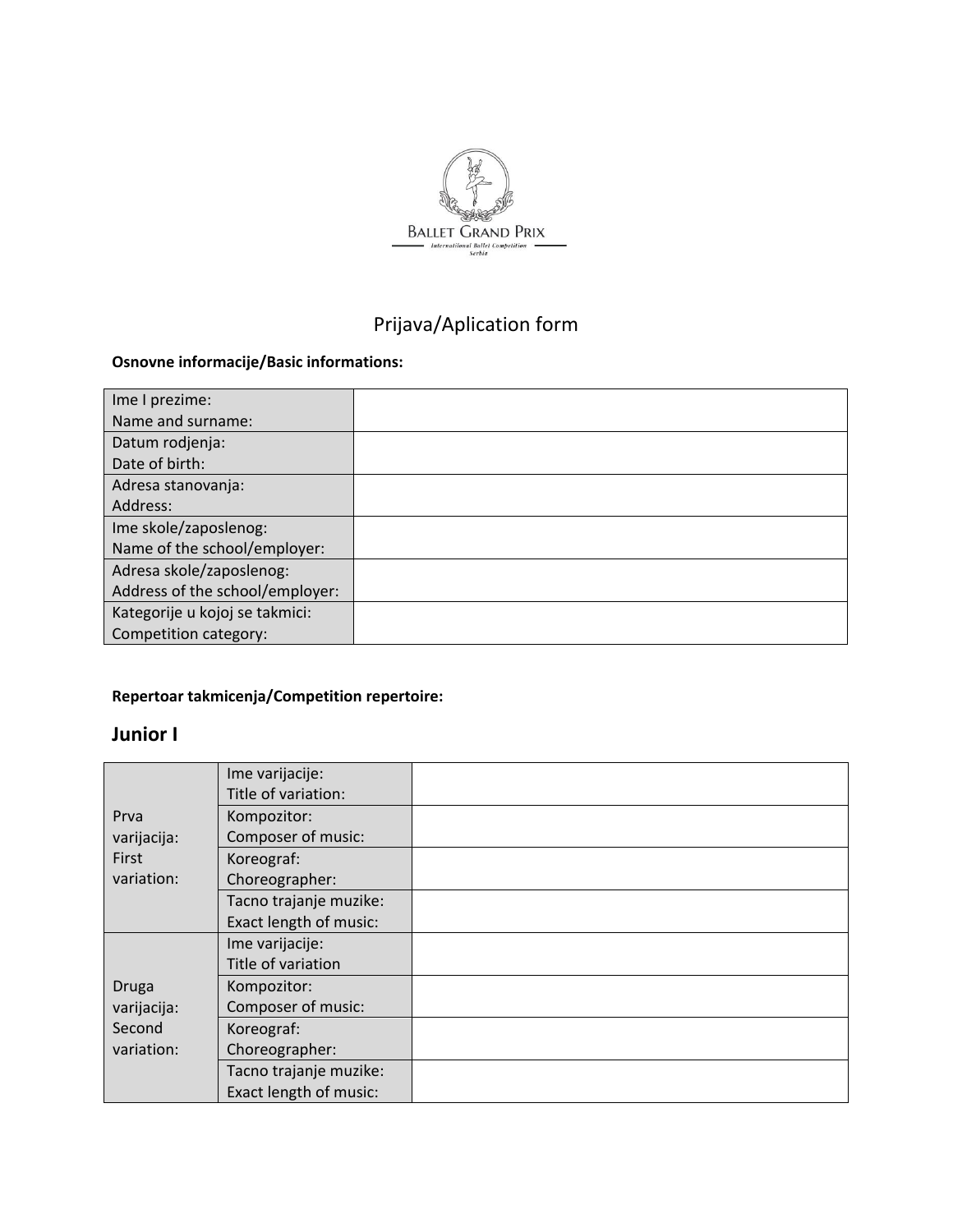## **Junior II**

|                             | Ime varijacije:        |  |
|-----------------------------|------------------------|--|
|                             | Title of variation:    |  |
| Prva                        | Kompozitor:            |  |
| varijacija:                 | Composer of music:     |  |
| <b>First</b>                | Koreograf:             |  |
| variation:                  | Choreographer:         |  |
|                             | Tacno trajanje muzike: |  |
|                             | Exact length of music: |  |
|                             | Ime varijacije:        |  |
| <b>Druga</b><br>varijacija: | Title of variation     |  |
|                             | Kompozitor:            |  |
|                             | Composer of music:     |  |
| Second                      | Koreograf:             |  |
| variation:                  | Choreographer:         |  |
|                             | Tacno trajanje muzike: |  |
|                             | Exact length of music: |  |
| Odabrana<br>varijacija:     | Ime varijacije:        |  |
|                             | Title of variation     |  |
| Chosen                      | Kompozitor:            |  |
| variation:                  | Composer of music:     |  |
|                             | Koreograf:             |  |
|                             | Choreographer:         |  |
|                             | Tacno trajanje muzike: |  |
|                             | Exact length of music: |  |

### **Senior**

|             | Ime varijacije:<br>Title of variation: |  |
|-------------|----------------------------------------|--|
| Prva        | Kompozitor:                            |  |
| varijacija: | Composer of music:                     |  |
| First       | Koreograf:                             |  |
| variation:  | Choreographer:                         |  |
|             | Tacno trajanje muzike:                 |  |
|             | Exact length of music:                 |  |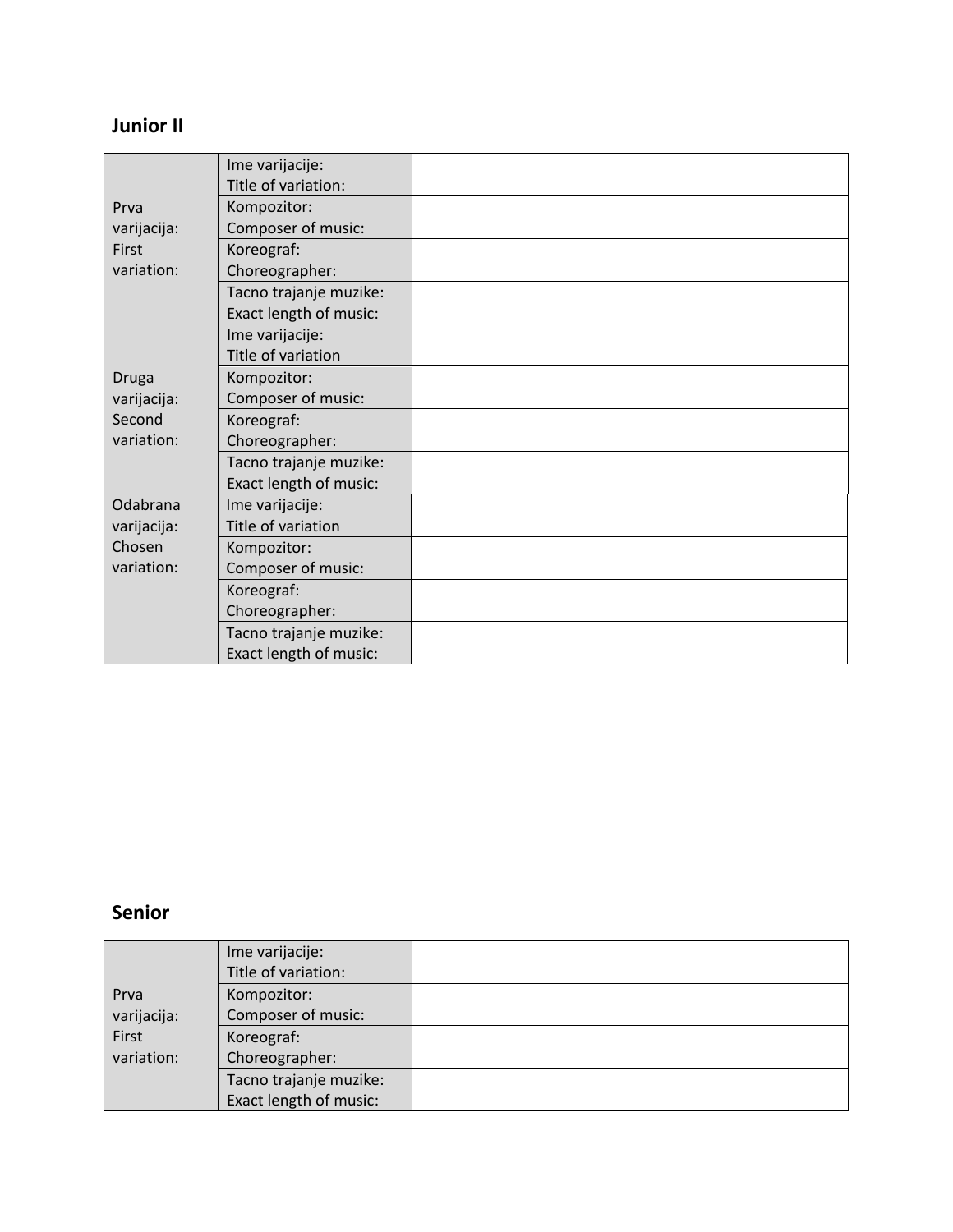|               | Ime varijacije:        |  |
|---------------|------------------------|--|
|               | Title of variation     |  |
| <b>Druga</b>  | Kompozitor:            |  |
| varijacija:   | Composer of music:     |  |
| Second        | Koreograf:             |  |
| variation:    | Choreographer:         |  |
|               | Tacno trajanje muzike: |  |
|               | Exact length of music: |  |
| <b>Treca</b>  | Ime varijacije:        |  |
| varijacija:   | Title of variation     |  |
| Third         | Kompozitor:            |  |
| variation:    | Composer of music:     |  |
|               | Koreograf:             |  |
|               | Choreographer:         |  |
|               | Tacno trajanje muzike: |  |
|               | Exact length of music: |  |
| Pas de deux:  | Ime varijacije:        |  |
|               | Title of variation     |  |
|               | Kompozitor:            |  |
|               | Composer of music:     |  |
|               | Koreograf:             |  |
|               | Choreographer:         |  |
|               | Tacno trajanje muzike: |  |
|               | Exact length of music: |  |
| Odabrana      | Ime varijacije:        |  |
| varijacija:   | Title of variation     |  |
| Chosen        | Kompozitor:            |  |
| variation:    | Composer of music:     |  |
|               | Koreograf:             |  |
|               | Choreographer:         |  |
|               | Tacno trajanje muzike: |  |
|               | Exact length of music: |  |
| Varijacija iz | Ime varijacije:        |  |
| Pas de deux:  | Title of variation     |  |
| Variation     | Kompozitor:            |  |
| from Pas de   | Composer of music:     |  |
| deux:         | Koreograf:             |  |
|               | Choreographer:         |  |
|               | Tacno trajanje muzike: |  |
|               | Exact length of music: |  |

**\****Seniori – 2 varijacije ili pas de deux (Prvi krug) I jedna klasicna varijacija I odabrana vec odigrana varijacija ili varijacija iz Pas de deux (Drugi krug)*

*\*Seniors – 2 variations or pas de deux (First round) and one variation and chosen already danced or variation from Pas de deux (Second round)*